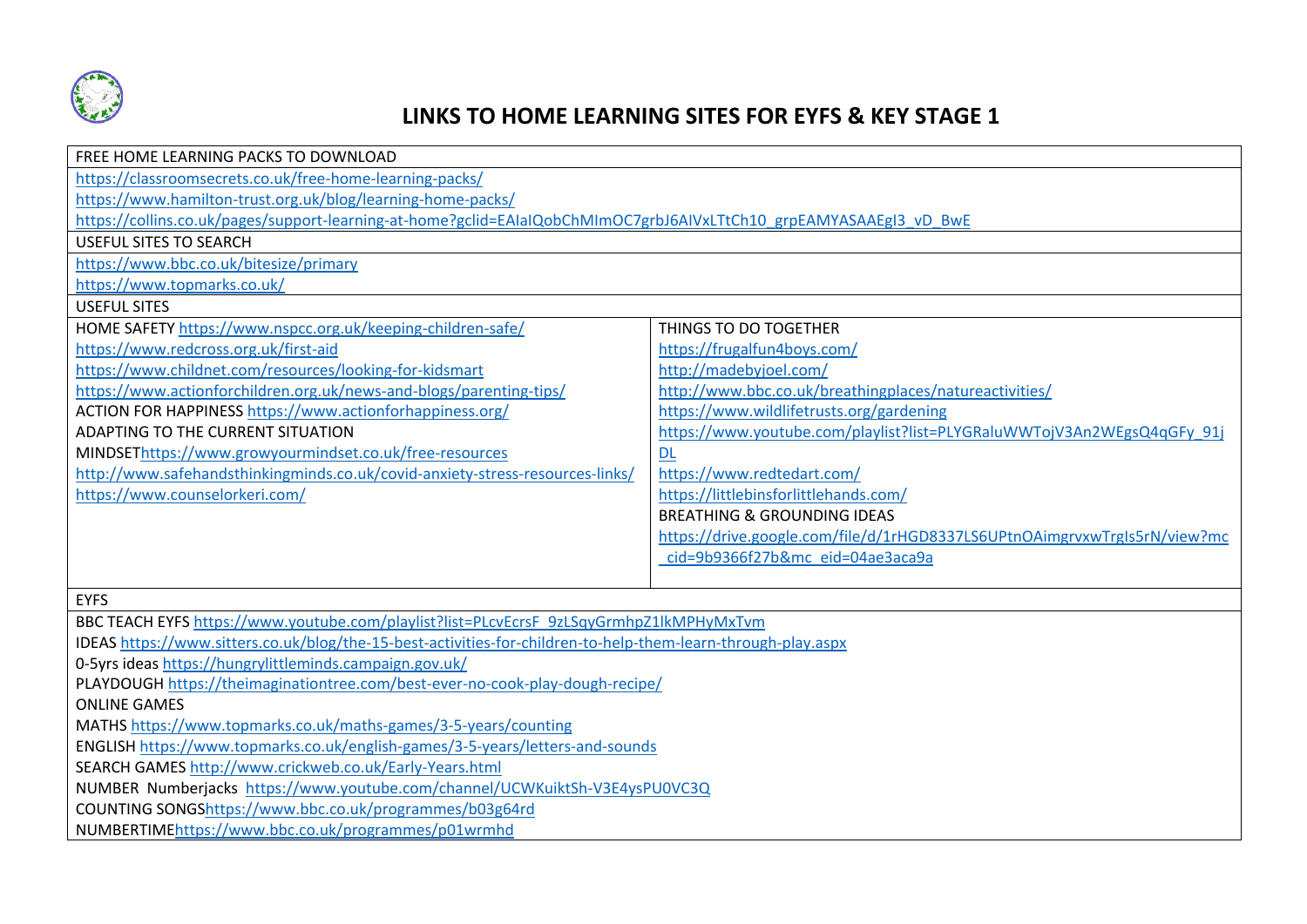| RESOURCES https://whiterosemaths.com/resources/early-years-resources/        |                                                                             |  |
|------------------------------------------------------------------------------|-----------------------------------------------------------------------------|--|
| <b>RE</b>                                                                    | <b>RE &amp; FAITH</b>                                                       |  |
| CLIPS AND ACTIVITIES ABOUT THE CATHOLIC FAITH                                | WEDNESDAY WORD http://www.wednesdayword.org/                                |  |
| http://www.togetheratonealtar.catholic.edu.au/                               | LEARNING ABOUT FAITHS https://www.bbc.co.uk/bitesize/subjects/zxnygk7       |  |
| ACTIVITIES & IDEAS https://www.thereligionteacher.com/bible-activities/      | https://missiontogether.org.uk/                                             |  |
| <b>PRAYER</b>                                                                |                                                                             |  |
| https://www.tentenresources.co.uk/                                           |                                                                             |  |
|                                                                              |                                                                             |  |
| <b>ENGLISH SPEAKING &amp; LISTENING</b>                                      | <b>ENGLISH DRAMA</b>                                                        |  |
| https://www.bbc.co.uk/bitesize/topics/zpbbkqt                                | <b>LINKS TO USEFUL DRAMA</b>                                                |  |
| <b>STORIES WITHOUT WORDS</b>                                                 | https://www.bbc.co.uk/programmes/articles/2SZd2Y2nbz0jLdtBzBnzTKh/primary-  |  |
| https://www.youtube.com/watch?v=ABWIoPJdJdI&list=PLcvEcrsF_9zLFRmY3lcxn9-    | drama                                                                       |  |
| dzOjTwdohg&index=1                                                           |                                                                             |  |
| VIDEOS 21-25                                                                 |                                                                             |  |
| VIDEOS 26 - 32 stories from around the world                                 |                                                                             |  |
| VIDEOS 37 - 57 TRADITIONAL STORIES                                           |                                                                             |  |
| <b>ENGLISH READING</b>                                                       | <b>ENGISH PHONICS &amp; SPELLING</b>                                        |  |
| https://www.storynory.com/                                                   | GAMES https://www.topmarks.co.uk/english-games/5-7-years/letters-and-sounds |  |
| https://www.bbc.co.uk/teach/school-radio/english-ks1--ks2--ks3-index/zf34gwx | https://spellingframe.co.uk/                                                |  |
| <b>BOOKS TO READ ONLINE</b>                                                  | https://www.youtube.com/channel/UC5f9v0bDywz0UKkJW3Ik1EQ/videos             |  |
| https://www.booktrust.org.uk/books-and-reading/have-some-fun/storybooks-and- | Alphablocks                                                                 |  |
| games/                                                                       | https://www.youtube.com/channel/UC qs3c0ehDvZkbiEbOj6Drg                    |  |
| STORIES https://www.topmarks.co.uk/english-games/5-7-years/stories           | https://www.bbc.co.uk/bitesize/topics/zcqqtfr                               |  |
| AUDIO BOOKS https://www.storynory.com/                                       | http://www.letters-and-sounds.com/                                          |  |
| The House at Pooh Corner                                                     |                                                                             |  |
| https://www.youtube.com/watch?v=rdsZ_mvS7r8                                  | <b>GRAMMAR AND PUNCTUATION</b>                                              |  |
| The Gruffalo                                                                 | GAMES https://www.topmarks.co.uk/english-games/5-7-years/punctuation        |  |
| https://www.youtube.com/watch?v=s8sUPpPc8Ws                                  | PUNCTUATION VIDEOS 103 - 106                                                |  |
| GAMES https://www.topmarks.co.uk/english-games/5-7-years/learning-to-read    | https://www.youtube.com/watch?v=ABWIoPJdJdI&list=PLcvEcrsF_9zLFRmY3lcxn9-   |  |
|                                                                              | dzOjTwdohq&index=1                                                          |  |
|                                                                              | BBC BITESIZE https://www.bbc.co.uk/bitesize/topics/zkxxsbk                  |  |
| <b>ENGLISH WRITING</b>                                                       | <b>ENGLISH POETRY</b>                                                       |  |
| BBC BITESIZE https://www.bbc.co.uk/bitesize/topics/z3882hv                   | BBC BITESIZE https://www.bbc.co.uk/bitesize/topics/zjhhvcw                  |  |
| STORY STARTERS http://www.scholastic.com/teachers/story-starters/            | POEMS & STORIES http://www.rainydaypoems.com/home                           |  |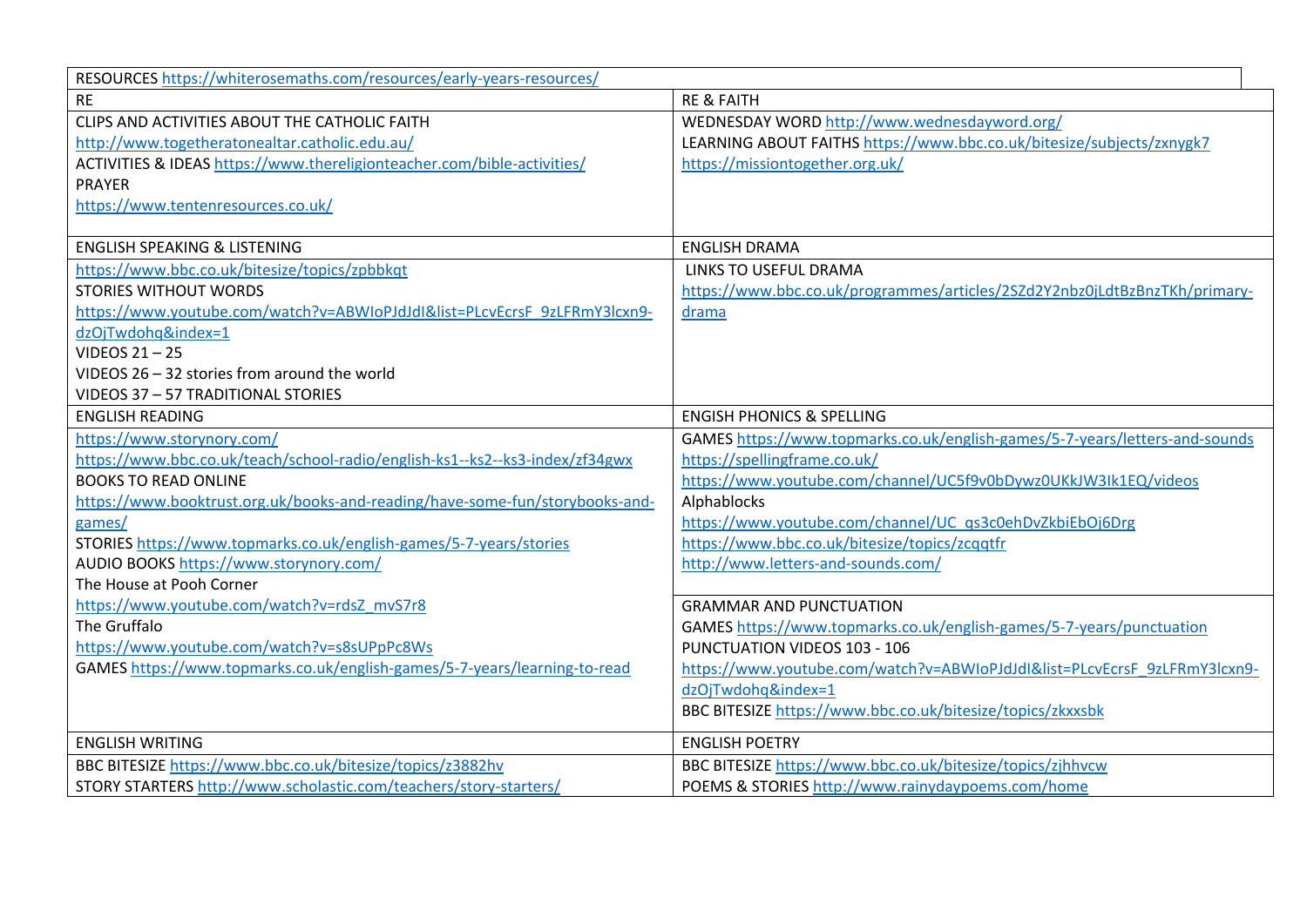| <b>MATHS ARITHMETIC GAMES</b>                                                         | <b>MATHS UNDERSTANDING NUMBER</b>                                            |
|---------------------------------------------------------------------------------------|------------------------------------------------------------------------------|
| HIT THE BUTTON https://www.topmarks.co.uk/maths-games/hit-the-button                  | TEACHING http://www.iseemaths.com/early-number/                              |
| DAILY ARITHEMTIC https://www.topmarks.co.uk/maths-games/daily10                       | GAMES https://www.topmarks.co.uk/number-facts/number-fact-families           |
| MONEY GAME https://www.topmarks.co.uk/money/toy-shop-money                            | PROBLEM SOLVING GAMES                                                        |
| COUNTING https://www.topmarks.co.uk/learning-to-count/helicopter-rescue               | https://www.topmarks.co.uk/maths-games/5-7-years/problem-solving             |
|                                                                                       |                                                                              |
| <b>MATHS DAILY LESSON</b>                                                             | <b>MATHS SHAPE &amp; DATA</b>                                                |
| https://whiterosemaths.com/homelearning/                                              | BBC BITESIZE https://www.bbc.co.uk/bitesize/topics/zwyv4wx                   |
|                                                                                       | BBC BITESIZE https://www.bbc.co.uk/bitesize/topics/zyq7hyc                   |
|                                                                                       | GAMES https://www.topmarks.co.uk/maths-games/5-7-years/data-handling         |
|                                                                                       | ONLINE SHAPES TO MANIPULATE https://mathigon.org/polypad                     |
| MATHS MEASURING A GOOD OPPORTUNITY TO LEARN TO TELL THE TIME                          | <b>MATHS USEFUL RESOURCES</b>                                                |
| BBC BITESIZE https://www.bbc.co.uk/bitesize/topics/zxc4jxs                            | https://whiterosemaths.com/resources/early-years-resources/                  |
| GAMES https://www.topmarks.co.uk/maths-games/5-7-years/measures                       |                                                                              |
| <b>SCIENCE</b>                                                                        | <b>COMPUTING</b>                                                             |
| HOME LEANRING ACTIVITIES:                                                             | Purple Mash                                                                  |
| https://www.stem.org.uk/home-learning                                                 | https://www.purplemash.com/sch/stv-sg1                                       |
| https://www.stem.org.uk/teaching-science-through-stories                              | Your child will have a username and password, teachers can provide these via |
| <b>SCIENCE FUN AT HOME</b>                                                            | email if needed                                                              |
| https://www.science-sparks.com/                                                       | <b>ART</b>                                                                   |
| https://learning-resources.sciencemuseum.org.uk/resources/                            | BBC BITESIZE https://www.bbc.co.uk/bitesize/subjects/zyg4d2p                 |
| https://wowscience.co.uk/                                                             | ART ACTIVITIES https://www.deepspacesparkle.com/age-grade-levels/            |
| OUTDOOR LEARNING: https://www.wildlifewatch.org.uk/                                   |                                                                              |
| https://www.hertswildlifetrust.org.uk/                                                | <b>DESIGN TECHNOLOGY</b>                                                     |
| https://wildlifegadgetman.com/guides/attracting-wildlife/                             | BBC BITESIZE https://www.bbc.co.uk/bitesize/subjects/zb9d7ty                 |
| http://www.wildlifekate.co.uk/live-cameras/4594845939<br><b>SCIENCE GAMES</b>         | LEGO IDEAS https://thatbricklife.com/                                        |
| https://www.bbc.co.uk/bitesize/subjects/z6svr82                                       |                                                                              |
|                                                                                       |                                                                              |
| <b>GEOGRAPHY</b>                                                                      | <b>HISTORY</b>                                                               |
| <b>BARNABY BEAR</b>                                                                   | GREAT FIRE OF LONDON https://www.bbc.co.uk/teach/school-radio/history-       |
| https://www.bbc.co.uk/bitesize/topics/z9grd2p/resources/1<br><b>EXPLORE THE WORLD</b> | ks1-ks2-the-great-fire-of-london/z4bft39<br><b>THEMES</b>                    |
| https://www.bbc.co.uk/bitesize/topics/zyhp34j                                         | https://www.bbc.co.uk/bitesize/topics/zdhp34j                                |
| <b>GAMES</b>                                                                          |                                                                              |
| https://www.bbc.co.uk/bitesize/topics/zvsd8xs                                         |                                                                              |